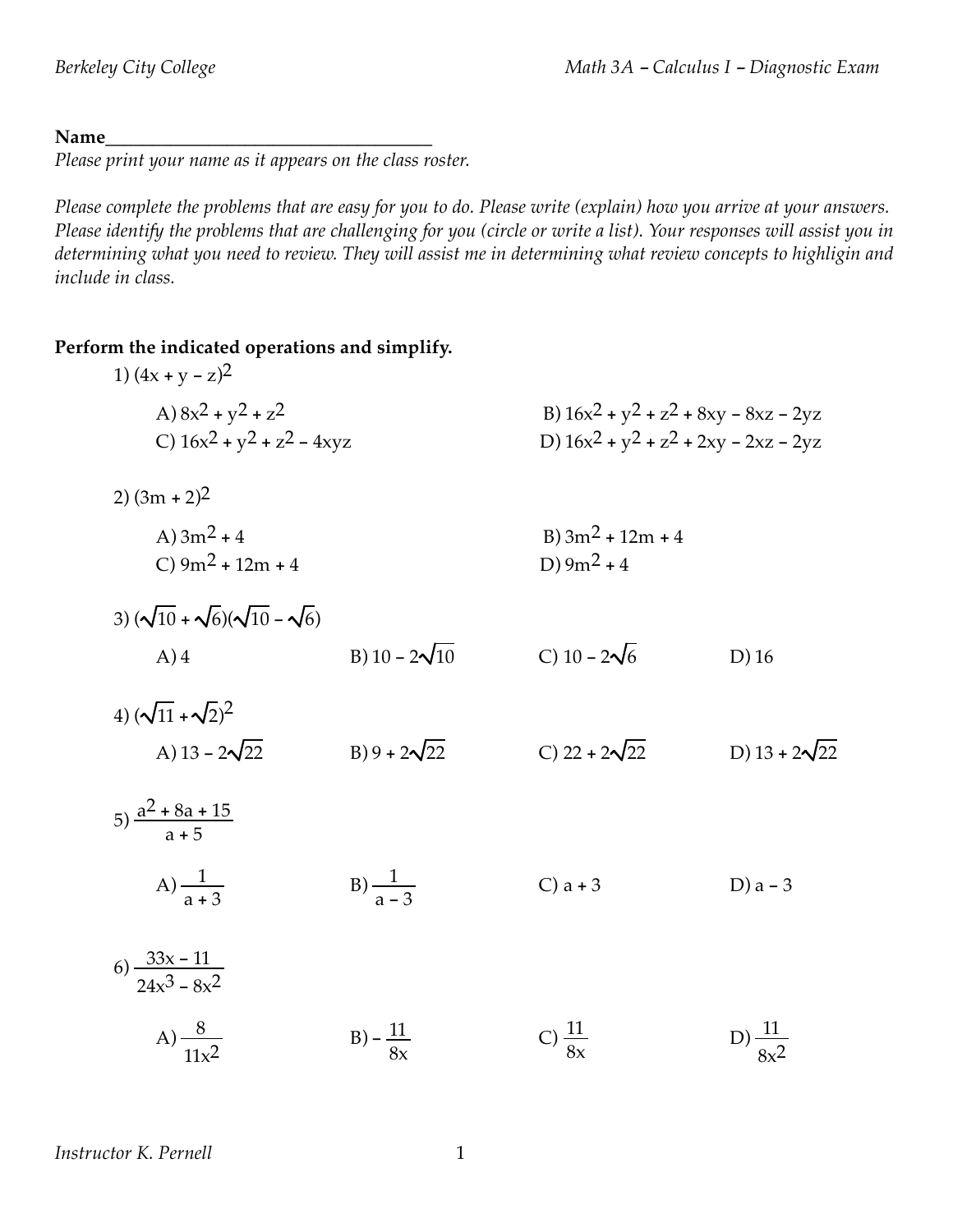7) 
$$
\frac{x}{x^2 - 16} - \frac{3}{x^2 + 5x + 4}
$$
  
\nA)  $\frac{x^2 - 2x + 12}{(x - 4)(x + 4)(x + 1)}$   
\nC)  $\frac{x^2 - 2x + 12}{(x - 4)(x + 4)}$   
\nB)  $\frac{x^2 - 2}{(x - 4)(x + 4)(x + 1)}$   
\nD)  $\frac{x^2 + 2x + 12}{(x - 4)(x + 4)(x + 1)}$   
\n8)  $\frac{24}{x^2 + 4x} + \frac{4}{x} + \frac{6}{x + 4}$   
\nA)  $\frac{6}{x}$   
\nB)  $\frac{10}{x}$   
\nC)  $\frac{24}{x}$   
\nD)  $\frac{4}{x}$ 

#### **Write the converse and contrapositive of the statement.**

9) If it rains today, then it will snow tomorrow.

- A) Converse: If it does not snow tomorrow, then it will not rain today. Contrapositive: If it snows tomorrow, then it will rain today.
- B) Converse: If it snows tomorrow, then it will not rain today. Contrapositive: If it does not snow tomorrow, then it will rain today.
- C) Converse: If it snows tomorrow, then it will rain today. Contrapositive: If it does not snow tomorrow, then it will not rain today.

x

D) Converse: If it snows tomorrow, then it will rain today. Contrapositive: If it does not rain today, then it will not snow tomorrow.

10) If  $a > b$  then  $a^2 > b^2$ .

- A) Converse: If  $a^2 > b^2$  then  $a > b$ . Contrapositive: If  $a \neq b$  then  $a^2 \geq b^2$ .
- B) Converse: If  $a^2 \neq b^2$  then  $a \neq b$ . Contrapositive: If  $a^2 > b^2$  then  $a > b$ .
- C) Converse: If  $a^2 \ne b^2$  then  $a > b$ .

Contrapositive: If  $a^2 > b^2$  then a  $\neq b$ .

D) Converse: If  $a^2 > b^2$  then  $a > b$ .

Contrapositive: If  $a^2 \nless b^2$  then  $a \nless b$ .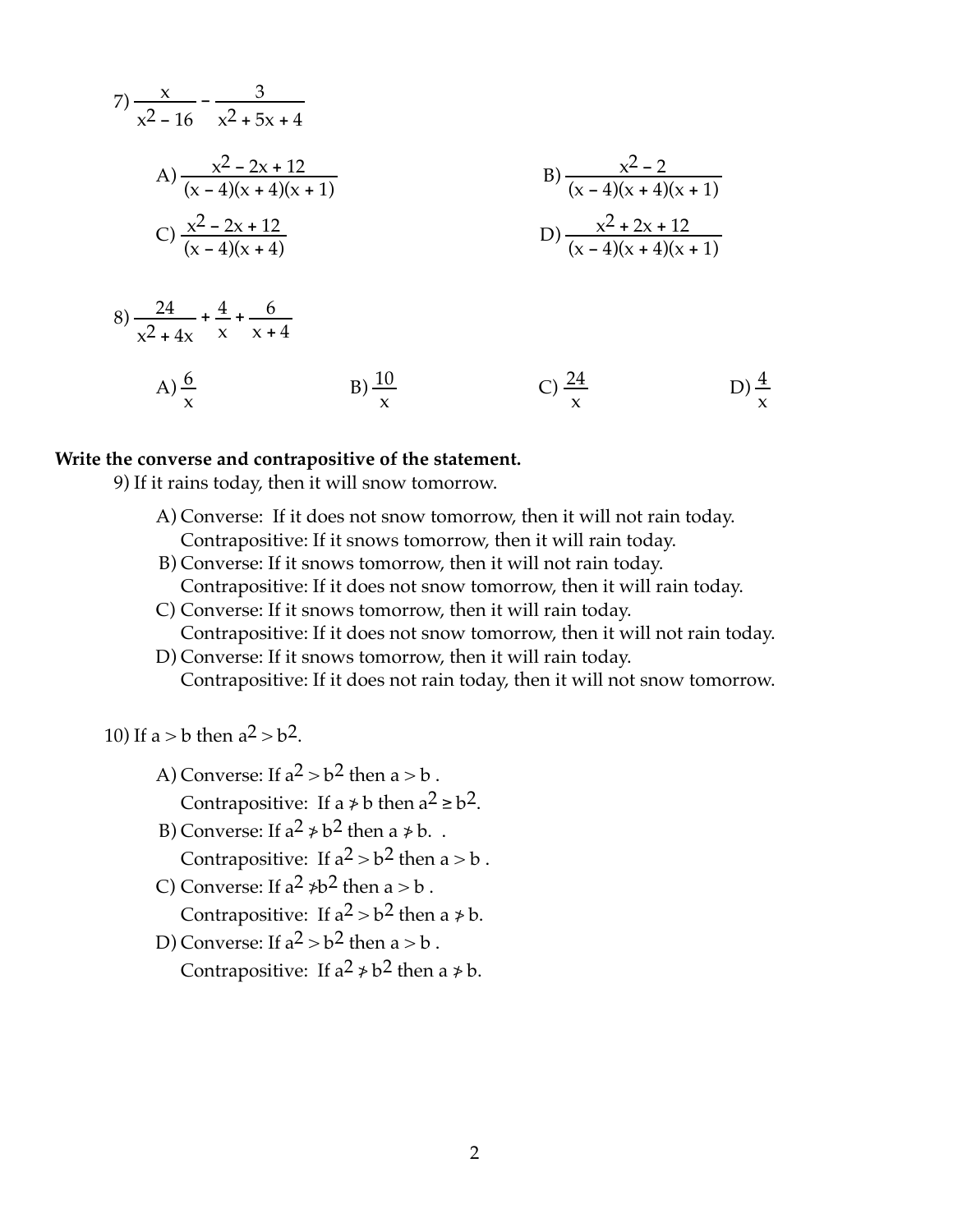**Graph the two equations and find the points at which the graphs intersect.**

11) 
$$
x + y = 6
$$
,  $(x - 6)^2 + y^2 = 8$ 

# **Evaluate the function.**

12) For 
$$
f(x) = x^2 + 3x + 1
$$
, find  $f(4)$ .  
A) 29  
B) 5  
C) 3  
D) 27

13) For 
$$
f(x) = \frac{5x - 5}{8x^2 + 5x - 8}
$$
, find  $f(-4)$ .

A) 
$$
-\frac{25}{156}
$$
 \t\t B)  $-\frac{3}{20}$  \t\t C)  $\frac{3}{20}$  \t\t D)  $-\frac{1}{4}$ 

14) For 
$$
f(x) = 4x^2 + 2x - 5
$$
, find  $f(k - 1)$ .  
\nA)  $f(k - 1) = 4k^2 - 18k + 1$   
\nB)  $f(k - 1) = 4k^2 - 6k - 3$   
\nC)  $f(k - 1) = 4k^2 - 6k + 1$   
\nD)  $f(k - 1) = -6k^2 + 4k - 3$ 

15) For 
$$
f(x) = 3x^2 + 4x + 3
$$
, find  $f(k - 1)$ .  
\nA)  $f(k - 1) = -2k^2 + 3k + 2$   
\nB)  $f(k - 1) = 3k^2 + 13k + 10$   
\nC)  $f(k - 1) = 3k^2 - 2k + 10$   
\nD)  $f(k - 1) = 3k^2 - 2k + 2$ 

16) For f(x) = 
$$
\sqrt{6} - x
$$
, find f(m + 2).  
A)  $\sqrt{m+2}$  B)  $\sqrt{8-m}$  C)  $\sqrt{m+2-x}$  D)  $\sqrt{4-m}$ 

B) 
$$
f(k - 1) = 3k^2 + 13k + 10
$$
  
D)  $f(k - 1) = 3k^2 - 2k + 2$ 

$$
C) \sqrt{m+2-x} \qquad D) \sqrt{4-m}
$$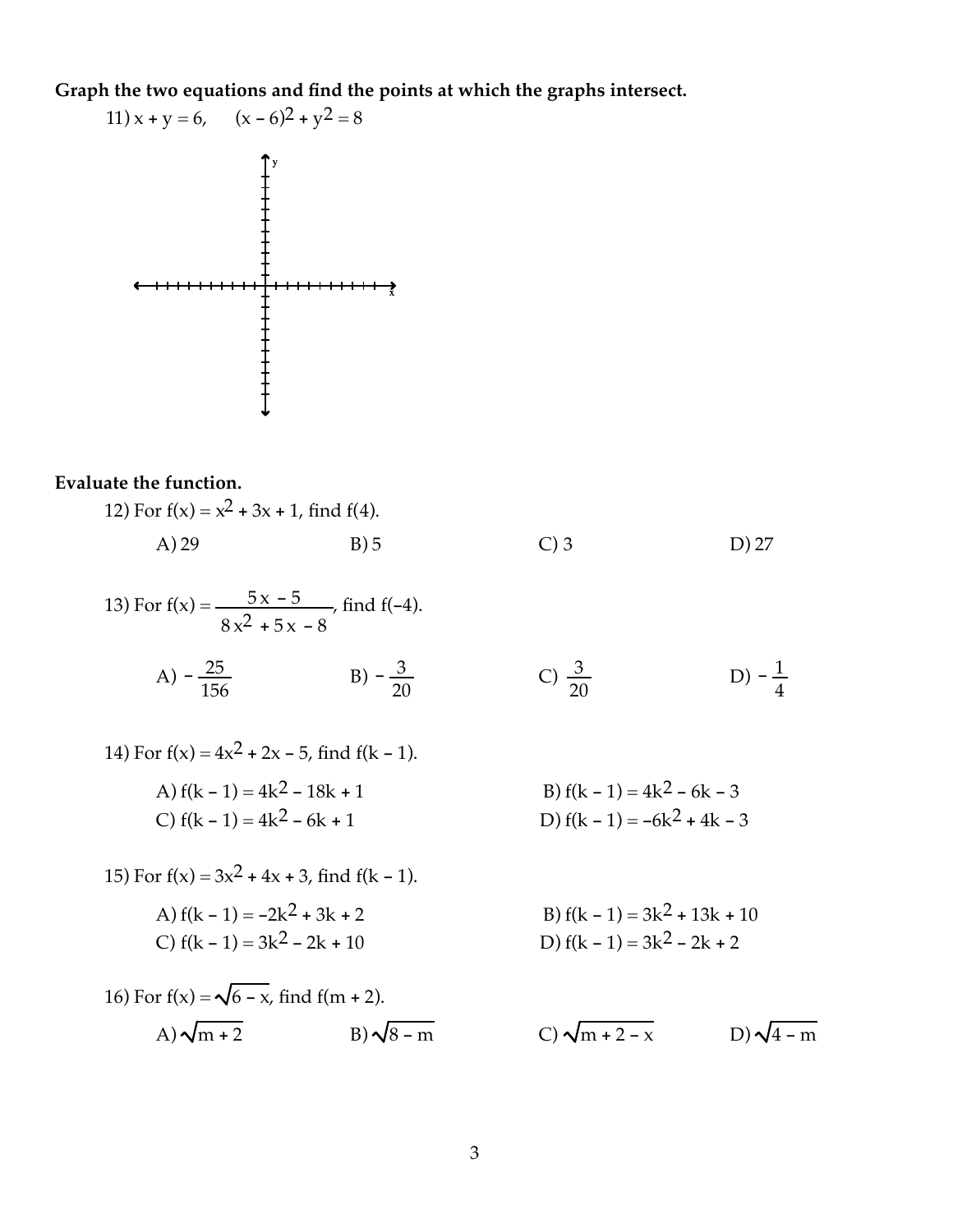#### For the given function, find and simplify  $[f(x+h) - f(x)]/h$ .

17)  $f(x) = 9x^2$ 

A) 9(2x+h)  
B) 
$$
\frac{9(2x^2 + 2xh + h^2)}{h}
$$
  
C) 9  
D)  $\frac{18}{h} + x + 9h$ 

#### **Find the natural domain of the function.**

18) 
$$
f(x) = \frac{1}{x+9}
$$
  
\nA)  $\{x: x \ne 9\}$   
\nC)  $\{x: x \ne -9\}$   
\nD) all real numbers  
\n19)  $y = \sqrt{15-x}$   
\nA)  $\{x: x \ge 15\}$   
\nB)  $\{x: x > 9\}$   
\nD) all real numbers  
\n20)  $f(x) = \frac{x-2}{\sqrt{x+2}}$   
\nA)  $\{x: x > 15\}$   
\nB)  $\{x: x \le 15\}$   
\nD) all real numbers  
\n21)  $f(x) = \sqrt{4-x^2}$   
\nB)  $\{x: x-2\}$   
\nC)  $\{x: x > 2\}$   
\nD)  $\{x: x \ge -2\}$ 

A) { $x: |x| \le 2$ }<br>
B) all real numbers<br>
C) { $x: x \ge 0$ }<br>
D) { $x: |x| < 2$ } D) { $x: |x| < 2$ }

# **For the given functions f and g, find the requested function or functional value.**

| 22) $f(x) = 5x^2 + 5$ ; $g(x) = x + 7$<br>Find $(f - g)(2)$ . |      |          |         |
|---------------------------------------------------------------|------|----------|---------|
| $(A) -27$                                                     | B)20 | $C$ ) 30 | $D)$ 16 |

### **For the given functions, find the requested function or functional value.**

23) For  $f(x) = 4x + 5$  and  $g(x) = 4x - 1$ , find  $(f \circ g)(x)$ .

A) 
$$
16x + 19
$$
 B)  $16x + 1$  C)  $16x + 4$  D)  $16x + 9$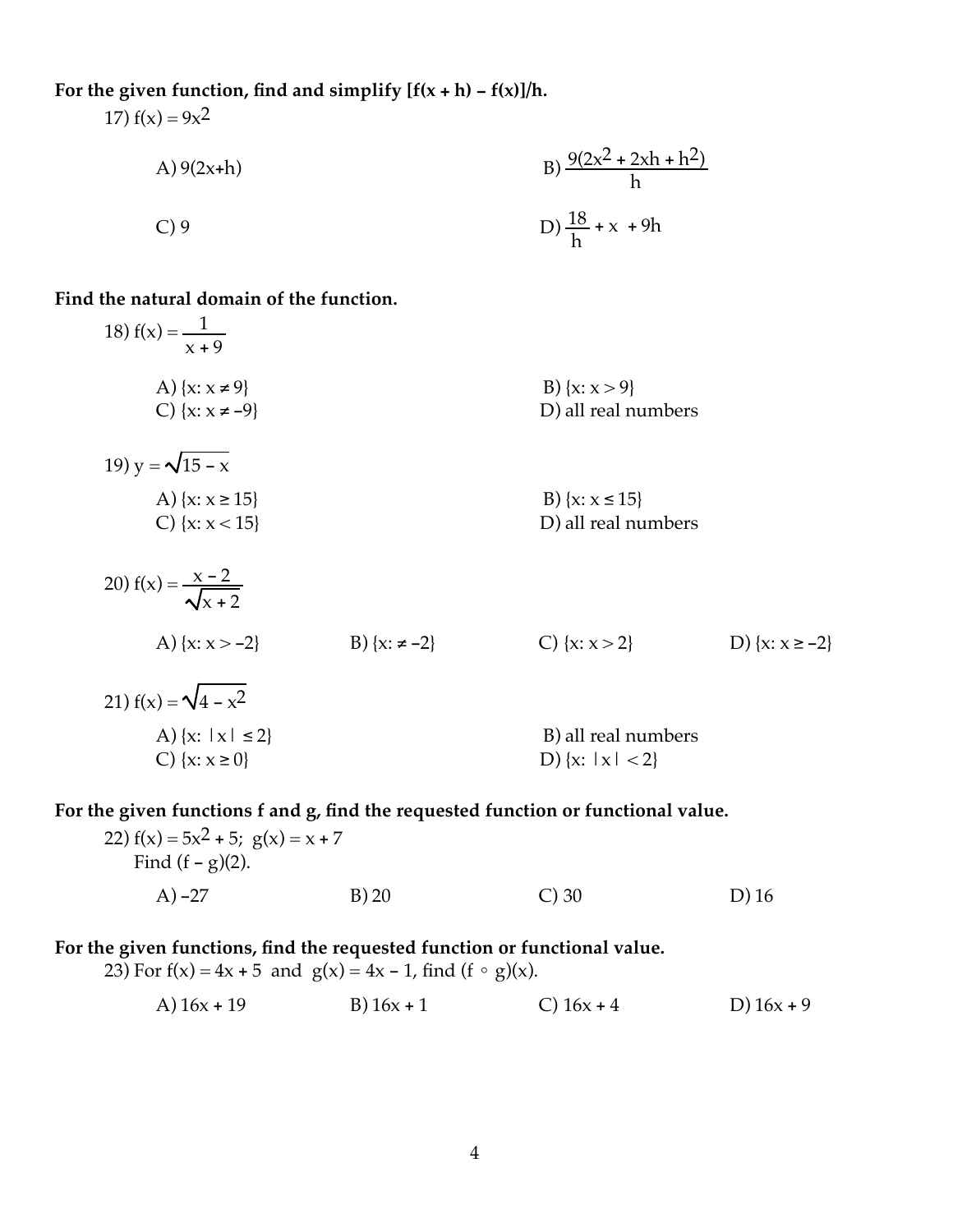24) For f(x) = 
$$
\frac{8}{x-4}
$$
 and g(x) =  $\frac{7}{5x}$ , find (f  $\circ$  g)(x).  
\nA)  $\frac{7x-28}{40x}$  \tB)  $\frac{40x}{7-20x}$  \tC)  $\frac{8x}{7-20x}$  \tD)  $\frac{40x}{7+20x}$   
\n25) For f(x) =  $\frac{1}{x}$  and g(x) = 6x<sup>4</sup>, find (g  $\circ$  f)(x).

A)  $\frac{6}{x^4}$  $\frac{6}{x^4}$  B)  $\frac{6}{x}$ C)  $\frac{1}{x^4}$  $\frac{1}{x^4}$  D)  $\frac{1}{6x^4}$ 

Find functions **f** and **g** so that  $h(x) = (f \circ g)(x)$ .

26) 
$$
h(x) = \frac{1}{x^2 - 8}
$$
  
\nA)  $f(x) = 1/x^2$ ,  $g(x) = x - 8$   
\nB)  $f(x) = 1/x$ ,  $g(x) = x^2 - 8$   
\nC)  $f(x) = 1/8$ ,  $g(x) = x^2 - 8$   
\nD)  $f(x) = 1/x^2$ ,  $g(x) = -1/8$ 

B)  $f(x) = x + 9$ ,  $g(x) = 3/x<sup>2</sup>$ 

D)  $f(x) = 3/x^2$ ,  $g(x) = 9$ 

27) 
$$
h(x) = \frac{3}{x^2} + 9
$$
  
A)  $f(x) = 1/x, g(x) = 3/x + 9$   
C)  $f(x) = x, g(x) = 3/x + 9$ 

28) 
$$
h(x) = (7x + 10)^4
$$
  
\nA)  $f(x) = 7x^4$ ,  $g(x) = x + 10$   
\nC)  $f(x) = (7x)^4$ ,  $g(x) = 10$   
\nB)  $f(x) = x^4$ ,  $g(x) = 7x + 10$   
\nD)  $f(x) = 7x + 10$ ,  $g(x) = x^4$ 

**Find the inverse of the function.**

29)  $f(x) = 4x^3 - 7$ 

A) 
$$
f^{-1}(x) = \sqrt[3]{\frac{x+7}{4}}
$$
  
B)  $f^{-1}(x) = \sqrt[3]{\frac{x}{4}} + 7$   
C)  $f^{-1}(x) = \frac{3\sqrt{x} + 7}{4}$   
D)  $f^{-1}(x) = \sqrt[3]{\frac{x-7}{4}}$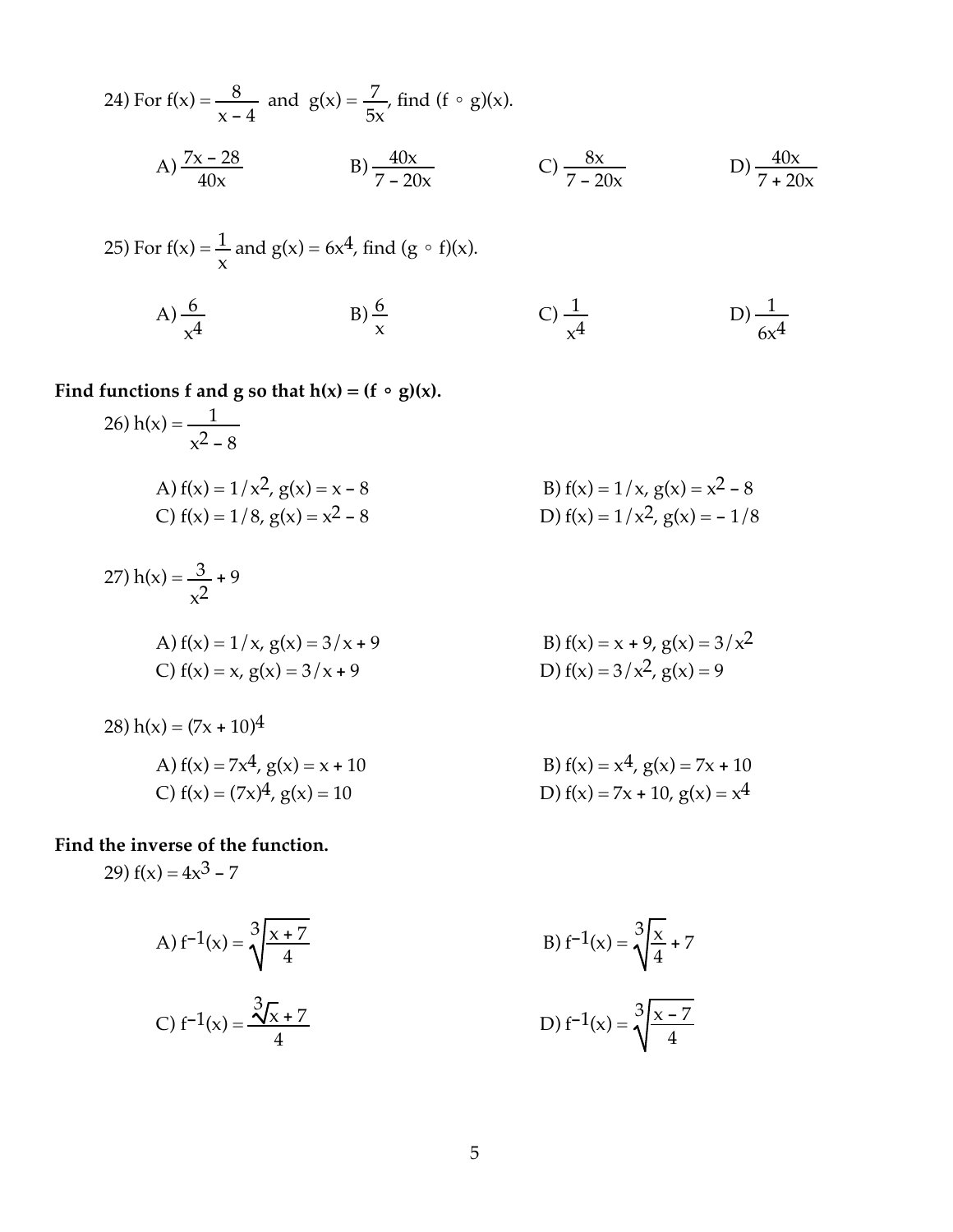30) 
$$
f(x) = (x - 3)^2, x \ge 3
$$
  
\nA)  $f^{-1}(x) = \sqrt{x - 3}$   
\nB)  $f^{-1}(x) = -\sqrt{x} + 3$   
\nC)  $f^{-1}(x) = \sqrt{x + 3}$   
\nD)  $f^{-1}(x) = \sqrt{x} + 3$ 

# **Graph the exponential function.**



# **Graph the function.**



**Find the inverse for the given function f.**

33) 
$$
f(x) = \frac{1}{5 + 3x}
$$
  
\nA)  $f^{-1}(x) = \log_3(x - 5)$   
\nB)  $f^{-1}(x) = \log_5 \left(\frac{1}{x}\right)$   
\nC)  $f^{-1}(x) = \log_3 \left(\frac{1}{x} - 5\right)$   
\nD)  $f^{-1}(x) = \log_3 \left(\frac{1}{x}\right)$ 

- 5)  
\nB) 
$$
f^{-1}(x) = \log_5 \left( \frac{1}{x} - 3 \right)
$$
  
\nD)  $f^{-1}(x) = \log_3 \left( \frac{1}{x} + 5 \right)$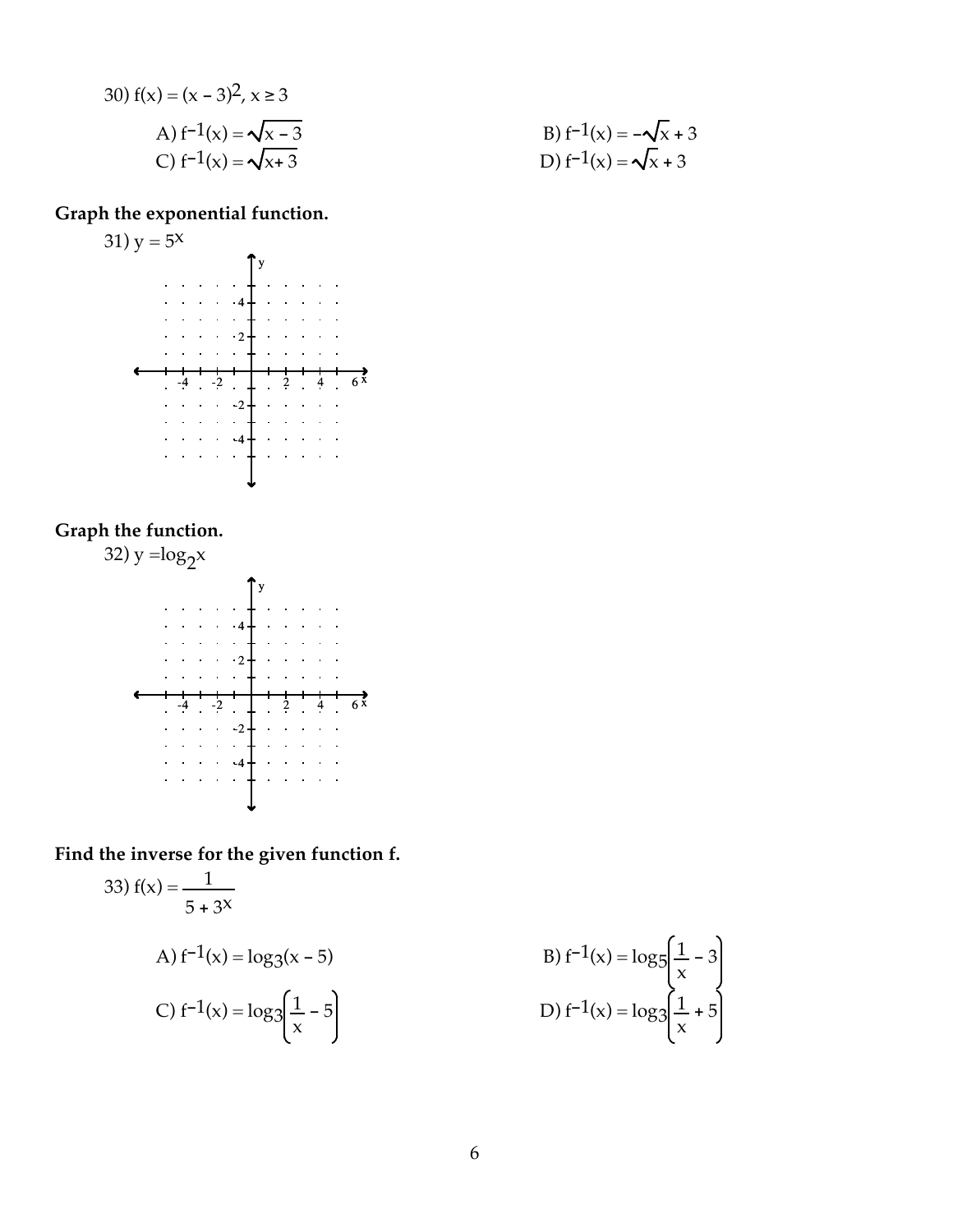34) 
$$
f(x) = 5 + 4^{x}
$$
  
\nA)  $f^{-1}(x) = \log_5 \left( \frac{1}{x} - 4 \right)$   
\nB)  $f^{-1}(x) = \log_4(x - 5)$   
\nC)  $f^{-1}(x) = \log_4 \left( \frac{1}{x} - 5 \right)$   
\nD)  $f^{-1}(x) = \log_5(x - 4)$ 

**Solve for x.**

35) 
$$
\log_{5}\left(\frac{1}{x}\right) = 4
$$
  
A) 20  
B)  $\frac{1}{625}$   
C)  $\frac{1}{20}$   
D) 625

36)  $\log_5 7 + \log_5 x = 1$ A)  $\frac{5}{7}$  B)  $\frac{1}{7}$ C)  $\frac{7}{5}$  $D) \sqrt[7]{5}$ 

# Express the angle in radian measure in terms of  $\pi$ .

 $37) - 36^{\circ}$ 

A)  $-\frac{\pi}{7}$  B)  $-\frac{\pi}{4}$  C)  $-\frac{\pi}{6}$  $\frac{\pi}{6}$  D) –  $\frac{\pi}{5}$ 

**Convert the radian measure to degrees. Round to the nearest hundredth if necessary.**

38) 
$$
\frac{5\pi}{2}
$$
  
\nA) 540°  
\nB) 495°  
\nC) 450°  
\nD) 360°

**Find the exact value of the trigonometric function. Do not use a calculator or tables.**

39) 
$$
\sin\left(\frac{7\pi}{4}\right)
$$
  
\nA)  $-\frac{\sqrt{2}}{2}$  \nB)  $\frac{\sqrt{3}}{2}$  \nC)  $\frac{\sqrt{2}}{2}$  \nD)  $-\frac{\sqrt{3}}{2}$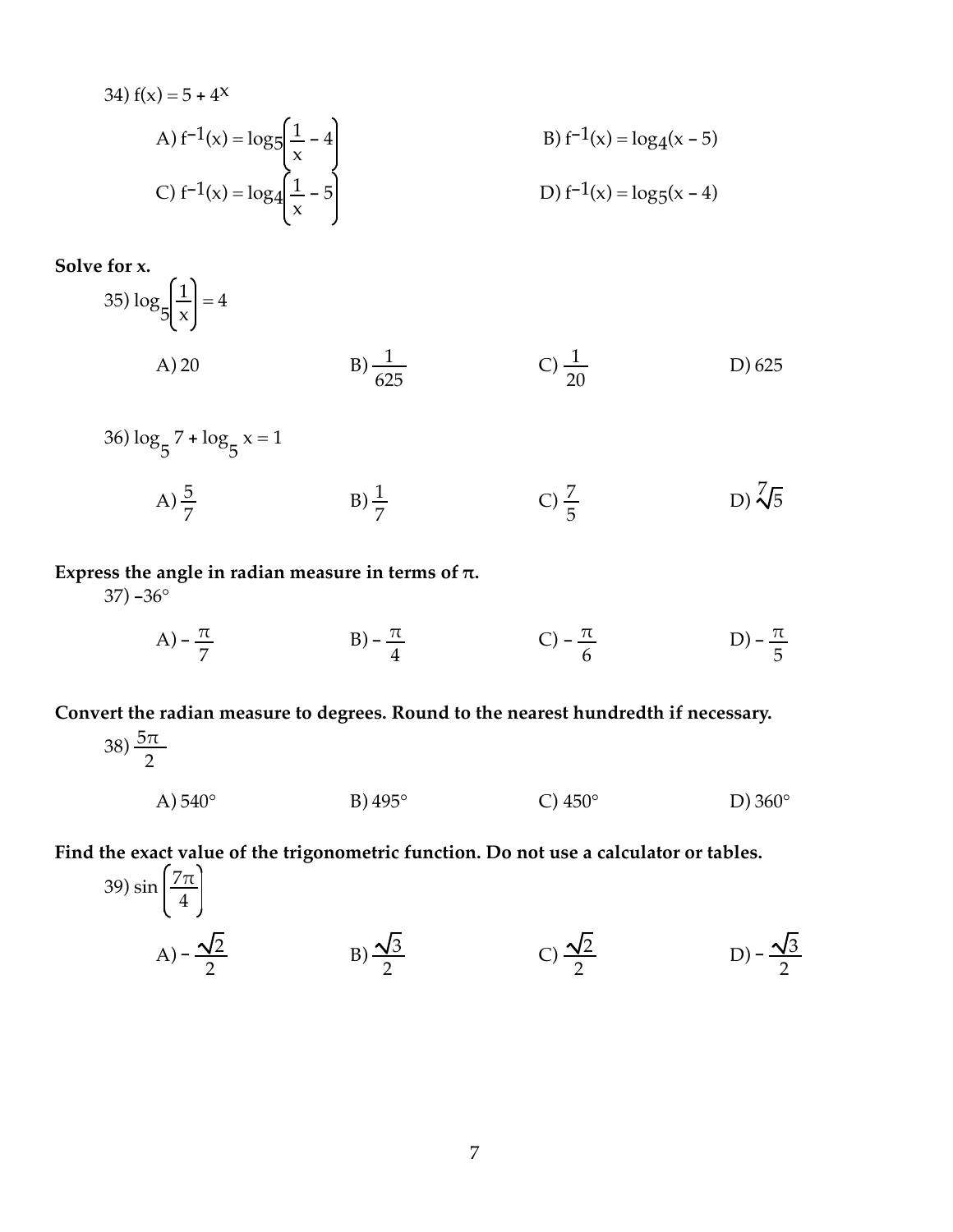| 40) $\cos\left(\frac{2\pi}{3}\right)$                                                    |                           |                           |                    |
|------------------------------------------------------------------------------------------|---------------------------|---------------------------|--------------------|
| A) $\frac{\sqrt{2}}{2}$                                                                  | $B)\frac{1}{2}$           | C) – $\frac{\sqrt{3}}{2}$ | D) – $\frac{1}{2}$ |
| 41) csc $(\pi)$                                                                          |                           |                           |                    |
| $(A) -1$                                                                                 | B)0                       | $C$ ) 1                   | D) Undefined       |
| Which answer choice is equivalent to the given expression?<br>42) $\cos x \tan x \csc x$ |                           |                           |                    |
| A)2                                                                                      | $B)$ cot $x$              | $C$ ) sin x               | D)1                |
| 43) $\cos^2 x - \sin^2 x$                                                                |                           |                           |                    |
| A) 3 tan <sup>2</sup> x                                                                  | B) $2 \cos^2 x - 1$       | C) $csc2x$                | D)1                |
| $(44)\frac{1+\tan^2x}{\tan^2x}$                                                          |                           |                           |                    |
| A) $csc2x$                                                                               | $B)$ sec <sup>2</sup> $x$ | C) $\sin^2 x$             | D) $\cos^2 x$      |

**Sketch the graph on the coordinate system provided.**



# **Solve for x.**

 $46) \log_9 x + \log_9 (x - 80) = 2$ A) 1, -81 B) 9 C) -1, 81 D) 81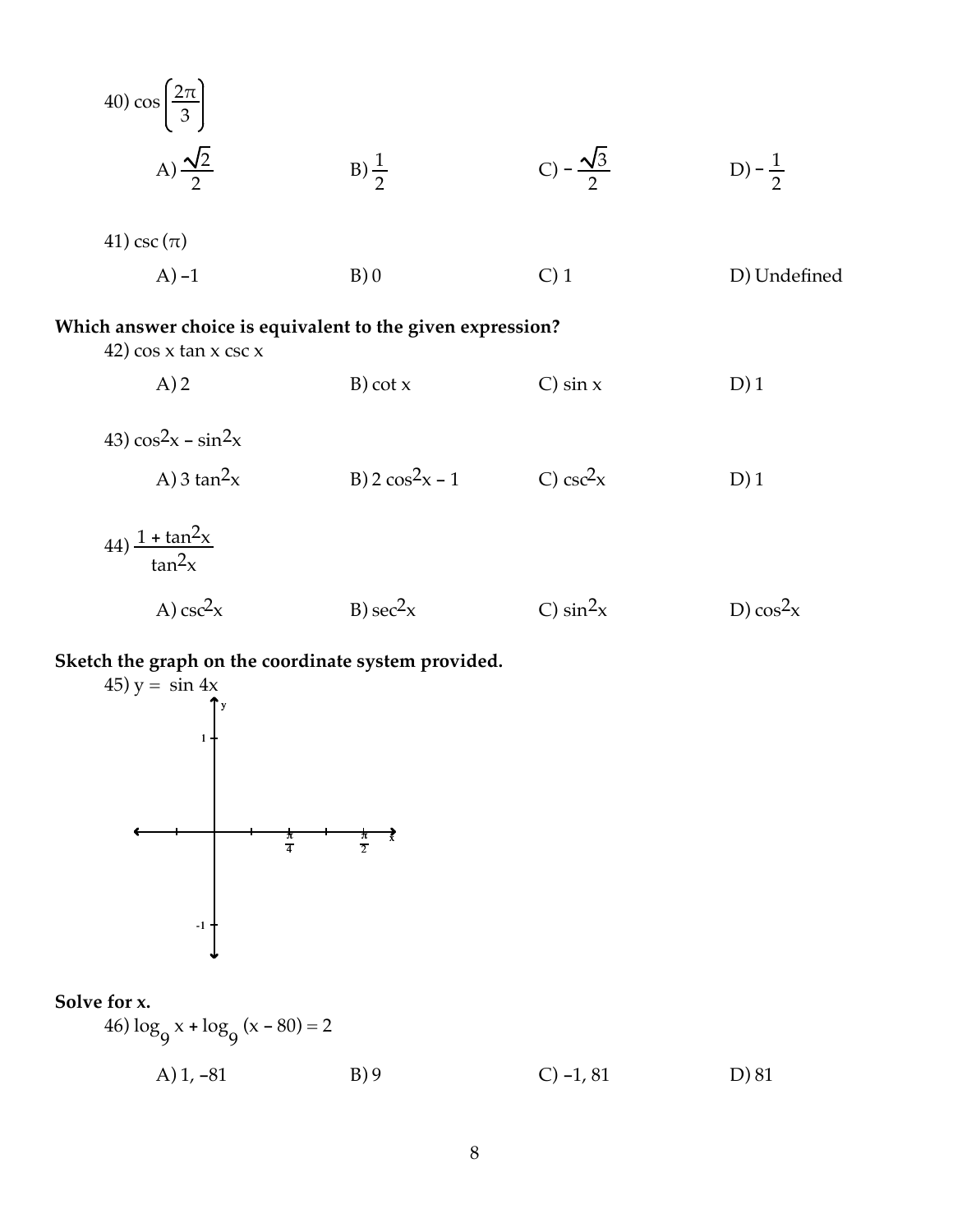Answer Key Testname: 16FALL\_MATH3A\_DIAGNOSTIC

 $1) B$  $2)$  C  $3)$  A  $4) D$  $5)$  C  $6) D$  $7)$  A 8) B  $9)$  C  $10$ ) D 11)  $(8, -2)$ ,  $(4, 2)$  $12)$  A 13) D  $14$ ) B  $15) D$  $16)D$  $17)$  A  $18)$  C 19) B  $20)$  A  $21)$  A  $22)D$  $23) B$ 24) B  $25)$  A  $26$ ) B  $27) B$  $28$ ) B  $29)$  A  $30)D$ 31)  $\cdot$  2  $\overrightarrow{6}$  $\frac{4}{2}$   $\frac{1}{2}$  $\ddot{?}$  $\frac{4}{1}$  $\cdot$  $\mathcal{L}_{\mathbf{r}}$ L.  $\bar{1}$  $\ddot{\phantom{a}}$  $\mathcal{A}$  $\bar{a}$  $\mathbb{Z}^2$  $\sim 10^{11}$  km  $^{-1}$  $\mathcal{L}=\mathcal{L}=\mathcal{L}$ l.  $\bar{a}$  $\mathbf{r}$  $\mathcal{L}^{\text{c}}$  ,  $\mathcal{L}^{\text{c}}$  ,  $\mathcal{L}^{\text{c}}$ l,  $\ddot{\phantom{a}}$ l.  $-4$  $\ddot{\phantom{a}}$  $\ddot{\phantom{a}}$  $\mathbf{r}$